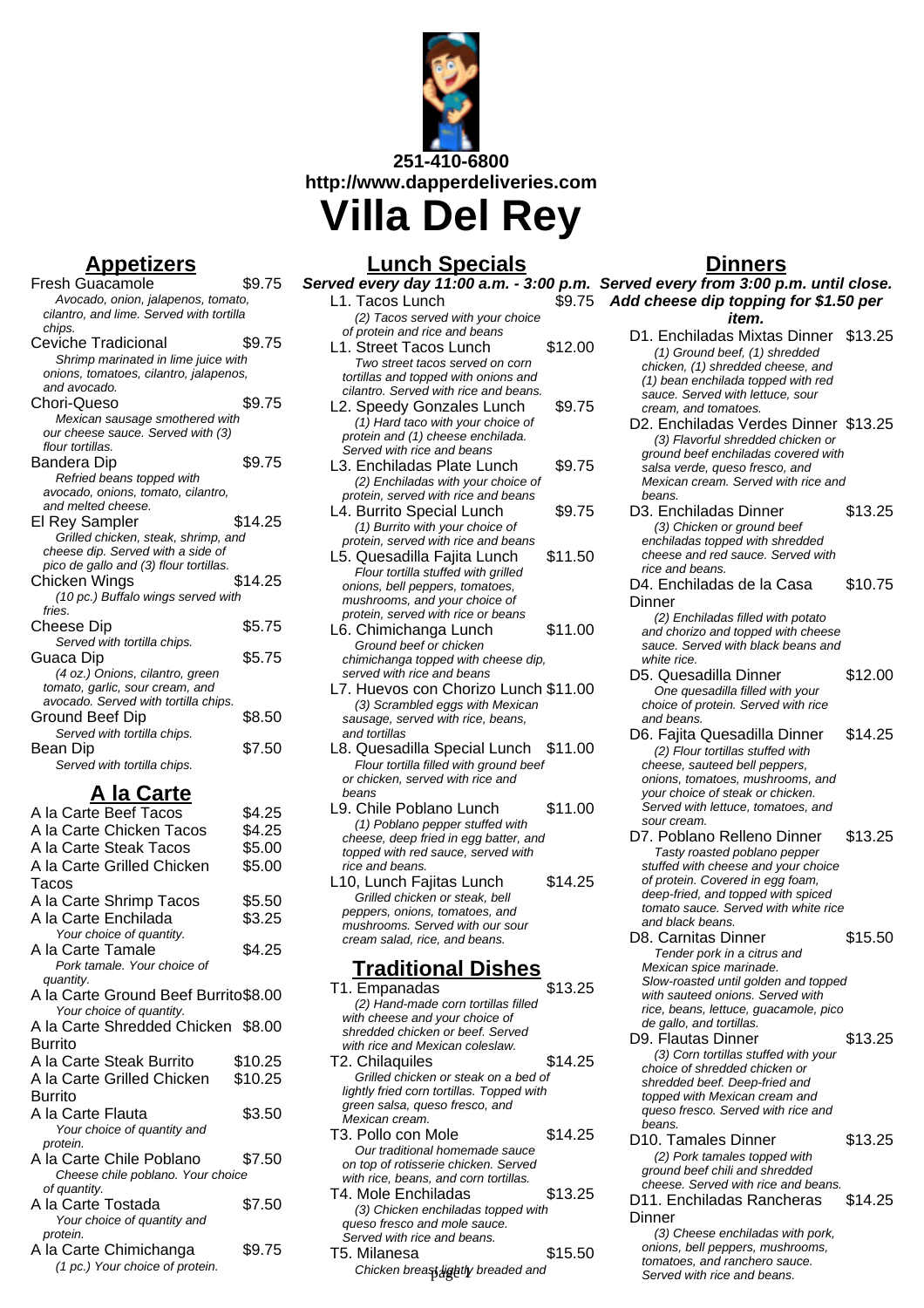### **Sopas / Caldos**

Sopa de Tortilla (Tortilla Soup)\$9.25 Add grilled chicken for \$3.00. (24 oz.) Chicken broth, shredded cheese, sour cream, and tortilla chips. Garnished with onion, cilantro, and avocado.

Caldo de Pollo (Chicken Soup\$11.50 (24 oz.) Delicious shredded chicken soup with rice, fresh avocado, pico de gallo, and lime. Served with your choice of flour or corn tortillas.

Caldo de Res (Beef Soup) \$15.50 Tender beef soup with mixed vegetables. Served with a side of rice, onions, fresh jalapenos, lime, and your choice of flour or corn tortillas.

Caldo de Camaron (Shrimp \$14.25 Soup)

(30 oz.) Healthy Mexican shrimp soup cooked with vegetables. Served with rice, onions, cilantro, lime, and your choice of flour or corn tortillas.

#### **Salads**

Taco Salad \$11.00 Substitute grilled chicken or steak for \$3.00. Crispy flour tortilla filled with your choice of protein, lettuce, tomatoes, shredded cheese, sour cream, and guacamole. Fajita Taco Salad \$13.25 Crispy flour tortilla bowl filled with your choice of grilled chicken or steak, mushrooms, bell peppers, onions, and tomatoes. Topped with lettuce, tomatoes, shredded cheese, sour cream, and guacamole. Spinach Chicken Salad \$13.25 Grilled chicken cooked with bell peppers and onions. Served on a bed of romaine lettuce and spinach. Topped with shredded cheese, avocado slices, and tomatoes. Grilled Shrimp Salad \$14.25 Sauteed shrimp cooked with mushrooms and onions. Served over romaine lettuce. Topped with avocado slices, tomatoes, and banana peppers. Spring Tropical Salad \$11.00 Add grilled chicken for \$3.00. Romaine lettuce topped with strawberries, mandarin slices. pineapple, roasted almonds, dried cranberries, and mozzarella. Topped with sweet Italian dressing. Guacamole Salad \$5.75 Lettuce, tomatoes, and guacamole.

### **Quesadillas**

**All quesadillas are served with lettuce, tomatoes, and sour cream. Add cheese dip topping for \$1.50 per item.**

| Mushroom Quesadilla                   | \$6.75  |
|---------------------------------------|---------|
| Spinach Quesadilla                    | \$6.75  |
| Shredded Chicken Quesadilla \$7.75    |         |
| <b>Ground Beef Quesadilla</b>         | \$7.75  |
| (2) Shredded Chicken                  | \$13.25 |
| Quesadillas                           |         |
| (2) Ground Beef Quesadillas \$13.25   |         |
| <b>Steak Quesadilla</b>               | \$9.25  |
| <b>Grilled Chicken Quesadilla</b>     | \$9.25  |
| (2) Steak Quesadillas                 | \$16.75 |
| (2) Grilled Chicken Quesadilla\$16.75 |         |
| Shrimp Quesadilla                     | \$10.25 |

fried. Served with rice, lettuce, tomato, onion, avocado slices, and our chipotle dressing.

- T6. Machaca \$13.25 Shredded beef with sauteed peppers, onions, tomatoes, and scrambled eggs. Served with rice, beans, and (3) flour tortillas. T7. Mexican Pork Chops \$15.50
- (2) Pork chops topped with grilled onions, tomatoes, and fresh jalapenos. Served with rice and beans.

T8. Guisado de puerco \$13.25 House favorite pork covered with our delicious guisado spicy sauce, Served with rice, beans, and your choice of corn or flour tortillas.

T9. Lengua Plate \$14.25 Tender slices of grilled beef tongue simmered with salsa verde. Topped with onions and cilantro. Served with rice, beans, and your choice of corn or flour tortillas.

### **Fajitas**

**Grilled with peppers, tomatoes, onions, and mushrooms. Served with rice, refried beans, pico de gallo, lettuce, sour cream, guacamole, and tortillas.**

Chicken Fajitas \$17.75 Served with grilled bell peppers, tomatoes, onions, mushrooms, rice, refried beans, pico de gallo, lettuce, sour cream, and guacamole. Your choice of flour or corn tortillas. Steak Fajitas **\$19.00** Served with grilled bell peppers, tomatoes, onions, mushrooms, rice, refried beans, pico de gallo, lettuce, sour cream, and guacamole. Your choice of flour or corn tortillas. Shrimp Fajitas  $$20.00$ Served with grilled bell peppers, tomatoes, onions, mushrooms, rice, refried beans, pico de gallo, lettuce, sour cream, and guacamole. Your choice of flour or corn tortillas. Fajitas Mixtas **\$20.00** Grilled chicken, steak, and shrimp fajitas. Served with grilled bell peppers, tomatoes, onions, mushrooms, rice, refried beans, pico de gallo, lettuce, sour cream, and guacamole. Your choice of flour or corn tortillas. Fajitas Rancheras \$21.25 Grilled chicken, steak, shrimp, and chorizo fajitas. Served with grilled bell peppers, tomatoes, onions, mushrooms, rice, refried beans, pico de gallo, lettuce, sour cream, and guacamole. Your choice of flour or corn tortillas. Veggie Fajitas **\$15.50** Grilled mushrooms, broccoli, cauliflower, carrots, zucchini, bell pepper, onions, and tomatoes. Served with grilled bell peppers, tomatoes, onions, mushrooms, rice, refried beans, pico de gallo, lettuce,

### **Carnes / Steaks**

sour cream, and guacamole. Your choice of flour or corn tortillas.

| El Supreme                                                           | \$23.50 |
|----------------------------------------------------------------------|---------|
| Ribeye steak with shrimp, bell<br>pepper, grilled onions, and cheese |         |
| sauce. Served with rice, beans, and                                  |         |
| flour tortillas.                                                     |         |
| Carne Asada                                                          | \$17.75 |
| Grilled, thinly sliced steak topped                                  |         |
| with grilled onions and fresh chile                                  |         |
| toreado. Served with charro beans,<br>page $2$                       |         |
|                                                                      |         |

D12. Chimichanga Dinner \$14.25 A fried or soft flour tortilla filled with your choice of protein and topped with cheese dip. Served with rice, beans, lettuce, tomatoes, sour cream, and guacamole. D13. Tacos de Carne Asada **Dinner** \$15.50 (3) Corn or flour tortillas filled with grilled steak and topped with onions and cilantro. Served with rice and beans. D14. El Rey's Dinner \$16.75 (1) Cheese poblano pepper, (1) pork tamale, (1) beef enchilada, and (1) beef taco. Served with rice and beans. D15. La Reina Quesadilla **Dinner** \$15.50 (2) Flour tortillas stuffed with cheese, grilled steak, chicken, shrimp chorizo, sauteed onions, bell pepper, mushrooms, and tomatoes. Topped with lettuce, diced tomatoes, and sour cream. D16. Chile Colorado Dinner \$15.50

Steak cooked in a delicious mild chile sauce. Served with rice, beans, and your choice of corn or flour tortillas.

D17. Carnitas en Salsa Verde \$14.25 **Dinner** 

Pork carnitas covered in green sauce. Served with charro beans, white rice, and your choice of corn or flour tortillas.

### **Sides**

| <b>White Rice</b>              | \$2.75  |
|--------------------------------|---------|
| <b>Refried Beans</b>           | \$2.75  |
| <b>Black Beans</b>             | \$2.75  |
| Charro Beans                   | \$2.75  |
| Picadillo de Chorizo           | \$2.75  |
| <b>Mexican Coleslaw</b>        | \$2.75  |
| <b>Avocado Slices</b>          | \$2.75  |
| <b>French Fries</b>            | \$2.75  |
| <b>Grilled Bell Peppers</b>    | \$1.75  |
| <b>Grilled Mushrooms</b>       | \$1.75  |
| <b>Grilled Onions</b>          | \$1.75  |
| <b>Chiles Torados</b>          | \$1.75  |
| (2~pc.)                        |         |
| Pico de Gallo                  | \$1.75  |
| Guacamole (Side Portion)       | \$2.75  |
| <b>Shredded Cheese</b>         | \$2.75  |
| <b>Flour Tortillas</b>         | \$1.50  |
| (3 pc.                         |         |
| <b>Corn Tortillas</b>          | \$1.50  |
| (3 pc.)                        |         |
| Onions                         | \$1.50  |
| Cilantro                       | \$1.25  |
| <b>Fresh Chopped Jalapenos</b> | \$1.25  |
| <b>Pickled Jalapenos</b>       | \$1.25  |
| Lettuce                        | \$1.25  |
| Tomatoes                       | \$1.25  |
| <b>Fresh Lemon Slices</b>      | \$1.25  |
| <b>Fresh Lime Slices</b>       | \$1.25  |
| Sour Cream                     | \$1.25  |
| Queso Fresco                   | \$2.50  |
| <b>Mexican Cream</b>           | \$1.25  |
| 4 oz. Chips and Salsa to Go    | \$1.25  |
| 16 oz. Chips and Salsa to Go   | \$5.00  |
| Large size of salsa            |         |
| Small Cheese Dip to Go         | \$5.75  |
| Large Cheese Dip to Go         | \$16.75 |

#### **Niños - Kid's Menu**

**Served to children 12 and under. Add a** page 2 **soda for \$1.50.**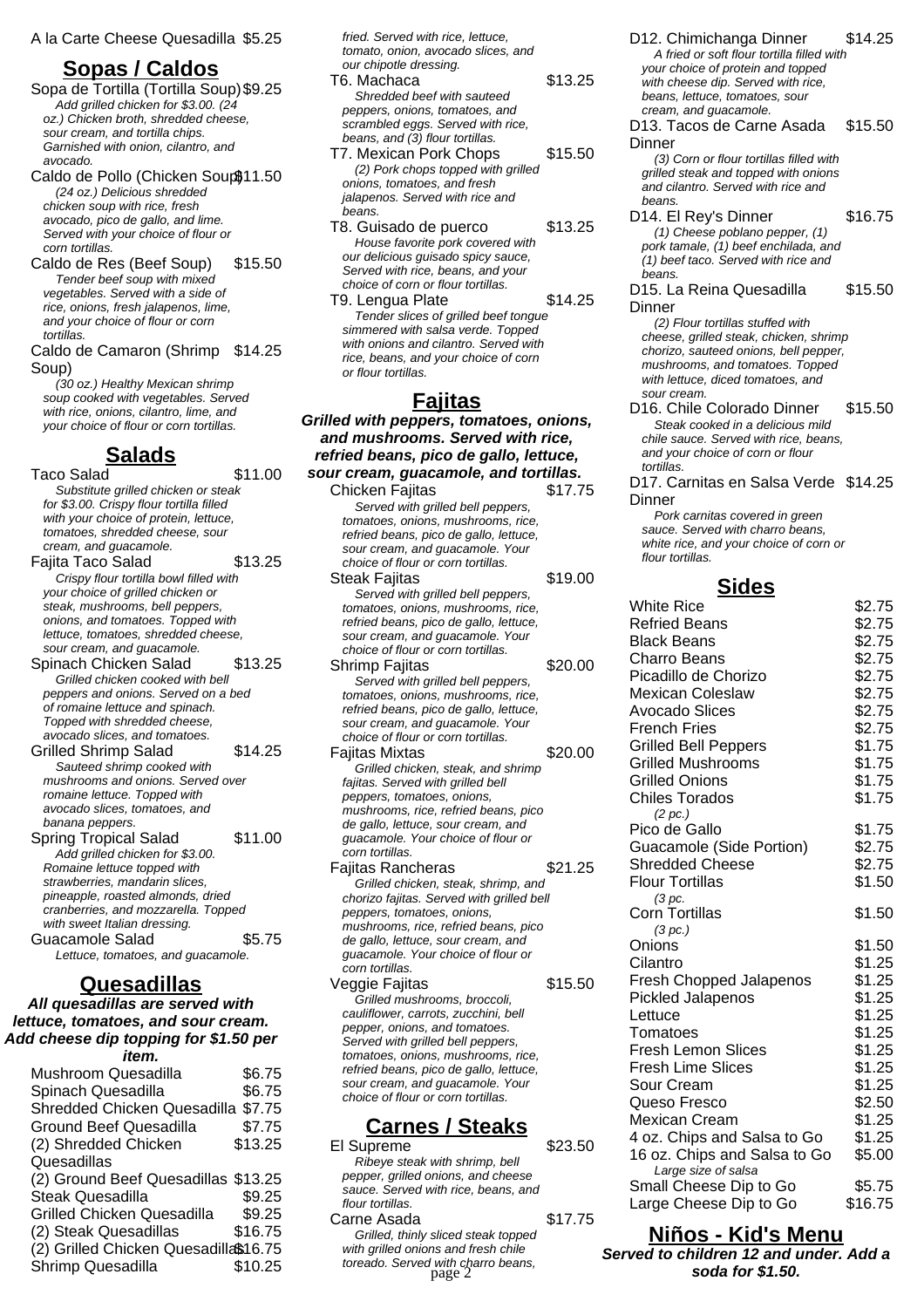### **Tortas**

**Served with mayo, lettuce, tomatoes, onions, jalape os, avocado, queso fresco, and Mexican cream.**

Torta Traditional \$14.25 Sandwich with your choice of protein, mayo, lettuce, tomatoes, onions, jalapeños, avocados, queso fresco, and Mexican cream. Torta Campechana \$14.25 Sandwich with steak, chorizo, grilled chicken, mayo, lettuce, tomatoes, onions, jalapenos, avocados, queso fresco, and Mexican cream.

### **Sopes & Burgers**

Sopes \$8.00 Hand-made tortilla with refried beans and your choice of protein. Topped with lettuce, tomatoes, onions, shredded cheese, and Mexican cream. Mexican Burger **\$13.25** Dressed with American cheese, lettuce, tomatoes, onions, jalapenos, pineapples, and bacon.

### **Street Tacos**

**Our authentic tacos made with warm corn tortillas and your choice of filling, topped with cilantro and onions.** Asada Street Taco - (Steak) \$4.25 Pollo Asada Street Taco - \$4.25

| Pollo Asada Street Taco -              | ა4.Z5  |
|----------------------------------------|--------|
| (Grilled Chicken)                      |        |
| Carnitas Street Taco - (Pork) \$4.25   |        |
| Tripa Street Taco - (Fried Beef \$4.25 |        |
| Intestines)                            |        |
| Campechano Street Taco -               | \$4.25 |
| (Steak & Chorizo)                      |        |
| Chorizo Street Taco - (Mexicar\$4.25   |        |
| Sausage)                               |        |
| Al Pastor Street Taco -                | \$4.25 |
| (Sautéed Pork)                         |        |
| Lengua Street Taco - (Beef             | \$4.25 |
| Tongue)                                |        |
| Barbacoa Street Taco -                 | \$4.25 |
| (Slow-Cooked Beef)                     |        |
| Camaron Street Taco -                  | \$4.25 |
| (Shrimp)                               |        |
| Pescado Street Taco - (Fish) \$4.25    |        |
|                                        |        |

### **Nachos**

**All include melted cheese. Substitute rice for chips for \$1.00. Make them Supreme (lettuce, tomato, jalapeño, sour cream, and guacamole) for \$3.50.**

| Fajita Nachos                      | \$14.25 |
|------------------------------------|---------|
| Nachos topped with your choice of  |         |
| protein, melted cheese, grilled    |         |
| onions, mushrooms, tomatoes, and   |         |
| bell peppers.                      |         |
| El Rey Nachos                      | \$17.75 |
| Topped with steak, chicken,        |         |
| shrimp, and chorizo.               |         |
| Nachos Parrilla                    | \$14.25 |
| Nachos topped with your choice of  |         |
| grilled protein and melted cheese. |         |
| Nachos with Cheese                 | \$8.00  |
| Nachos topped with melted          |         |
| cheese.                            |         |
| Nachos con Frijoles                | \$9.25  |
| Nachos topped with beans and       |         |
| melted cheese.                     |         |

rice, pico, sliced avocado, and soft corn tortillas. El Mexicano \$17.75 Sizzling chopped steak with onions, tomatoes, and fresh jalapeno. Topped with our delicious red sauce. Served with black beans, white rice, guacamole salad, and (3) soft corn tortillas. Al Pastor Platter \$19.00 Our delicious grilled, marinated pork served with picadillo de chorizo, fresh cabbage salad, and (3) soft flour tortillas. Alambres \$19.00 Grilled chicken, steak, ham, and bacon cooked with peppers and onions in an al pastor sauce. Topped with shredded cheese and served with black beans, pico de gallo, sour cream, guacamole, and (3) soft flour tortillas.

### **Pollo / Chicken**

| Pollo Deluxe                                          | \$17.75 |
|-------------------------------------------------------|---------|
| Grilled chicken with shrimp,                          |         |
| mushrooms, and grilled onions.                        |         |
| Topped with cheese sauce and                          |         |
| served with rice, beans, and three                    |         |
| soft flour tortillas.                                 |         |
| Arroz con Pollo                                       | \$12.75 |
| Grilled chicken on a bed of rice.                     |         |
| Smothered with cheese sauce.                          |         |
| Pollo Ranchero                                        | \$15.50 |
| Grilled chicken breast topped with                    |         |
| shredded cheese, pico de gallo, and                   |         |
| ranchera sauce. Served with rice,                     |         |
| guacamole salad, and three soft flour                 |         |
| tortillas                                             |         |
| Pollo Poblano                                         | \$15.50 |
| Grilled chicken breast with poblano                   |         |
| peppers and cream sauce. Served                       |         |
| with black beans, white rice, and flour<br>tortillas. |         |
|                                                       |         |

### **Del Mar Especialidades**

- M<sub>1</sub> Fish Tacos \$16.75 Your choice of (3) flour or corn tortillas filled with fish, grilled onions, and cilantro. Served with rice and beans. M2. Shrimp Tacos \$17.75 Your choice of (3) corn or flour tortillas filled with sauteed shrimp. Topped with shredded cheese and pico de gallo. Served with rice and beans. M3. Shrimp Enchiladas \$15.50 (3) Cheese enchiladas topped with shrimp, onions, tomatoes, cilantro, and cheese dip. Served with rice and beans.
- M4. Quesadilla con Camar n \$14.25 A quesadilla stuffed with cheese and shrimp. Served with beans or rice, lettuce, sour cream, and pico de gallo.
- M5. Seafood Deluxe Platter \$17.75 Tilapia fish fillet with grilled shrimp and mushrooms. Topped with cheese sauce and served with Mexican coleslaw, white rice, and corn or flour tortillas.
- M6. Camarones Mexicanos \$17.75 Spicy shrimp cooked with a special sauce and grilled onions. Served with white rice, lettuce, tomatoes, sour cream, guacamole, and your choice of flour or corn tortillas.
- M7. Coctel de Camaron \$14.25 Cold broiled shrimp mixed in our special cocktail sauce with cilantro, avocado, jalapenos, onions, and tomatoes. Served with crackers. M8. Mojarra \$16.75 page 3

| Kid's Meal #1                                                              | \$7.50   |
|----------------------------------------------------------------------------|----------|
| (1) Taco with your choice of<br>protein. Served with rice and beans.       |          |
| Kid's Meal #2                                                              | \$7.50   |
| (1) Burrito with your choice of                                            |          |
| protein. Served with rice and beans.                                       |          |
| Kid's Meal #3                                                              | \$7.50   |
| (1) Quesadilla with your choice of<br>protein. Served with rice and beans. |          |
| Kid's Meal #4                                                              | \$7.50   |
| (1) Enchilada with your choice of                                          |          |
| protein. Served with rice and beans.                                       |          |
| Kid's Meal #5                                                              | \$7.50   |
| (4 pc.) Chicken tenders and french                                         |          |
| fries.<br>Kid's Meal #6                                                    | \$640.11 |
| Cheeseburger and french fries.                                             |          |
| Kid's Meal #7                                                              | \$7.50   |
| Hot dog and french fries.                                                  |          |
| Kid's Meal #8                                                              | \$8.50   |

#### **Desserts**

Your choice of cheese or

pepperoni pizza.

| <b>Tres Leches Cake</b>             | \$6.25 |
|-------------------------------------|--------|
| Sopapillas                          | \$7.50 |
| (8 pc.) Puff pastry with honey and  |        |
| cinnamon sugar.                     |        |
| Flan                                | \$6.25 |
| Churros with Ice Cream              | \$8.50 |
| (6 pc.) Coated in cinnamon sugar    |        |
| and caramel syrup. Served with      |        |
| vanilla ice cream.                  |        |
| Apple Chimichanga                   | \$8.50 |
| Topped with vanilla ice cream,      |        |
| cherries, and whipped cream.        |        |
| Chocolate Chimichanga               | \$8.50 |
| Chimichanga filled with Hershey's   |        |
| Chocolate with almonds. Topped with |        |
| vanilla ice cream, cherries, and    |        |
| whipped cream.                      |        |
| <b>Fried Ice Cream</b>              | \$7.50 |

### **Beverages**

| <b>Fountain Drink</b>              | \$3.00 |
|------------------------------------|--------|
| (16 oz.) To-go cup. Your choice of |        |
| drink.                             |        |
| Jarritos                           | \$3.25 |
| (16 oz.) Your choice of style.     |        |
| Iced Tea                           | \$3.00 |
| (16 oz.) To-go cup. Your choice of |        |
| sweet or unsweet tea.              |        |
| Milk                               | \$2.75 |
| (16 oz.) To- go cup. Whole milk.   |        |
| Chocolate Milk                     | \$2.75 |
| (16 oz.) To- go cup. Whole milk.   |        |
| Horchata                           | \$2.75 |
| Orange Juice                       | \$2.75 |
| (16 oz.) To- go cup.               |        |
| Apple Juice                        | \$2.75 |
|                                    |        |